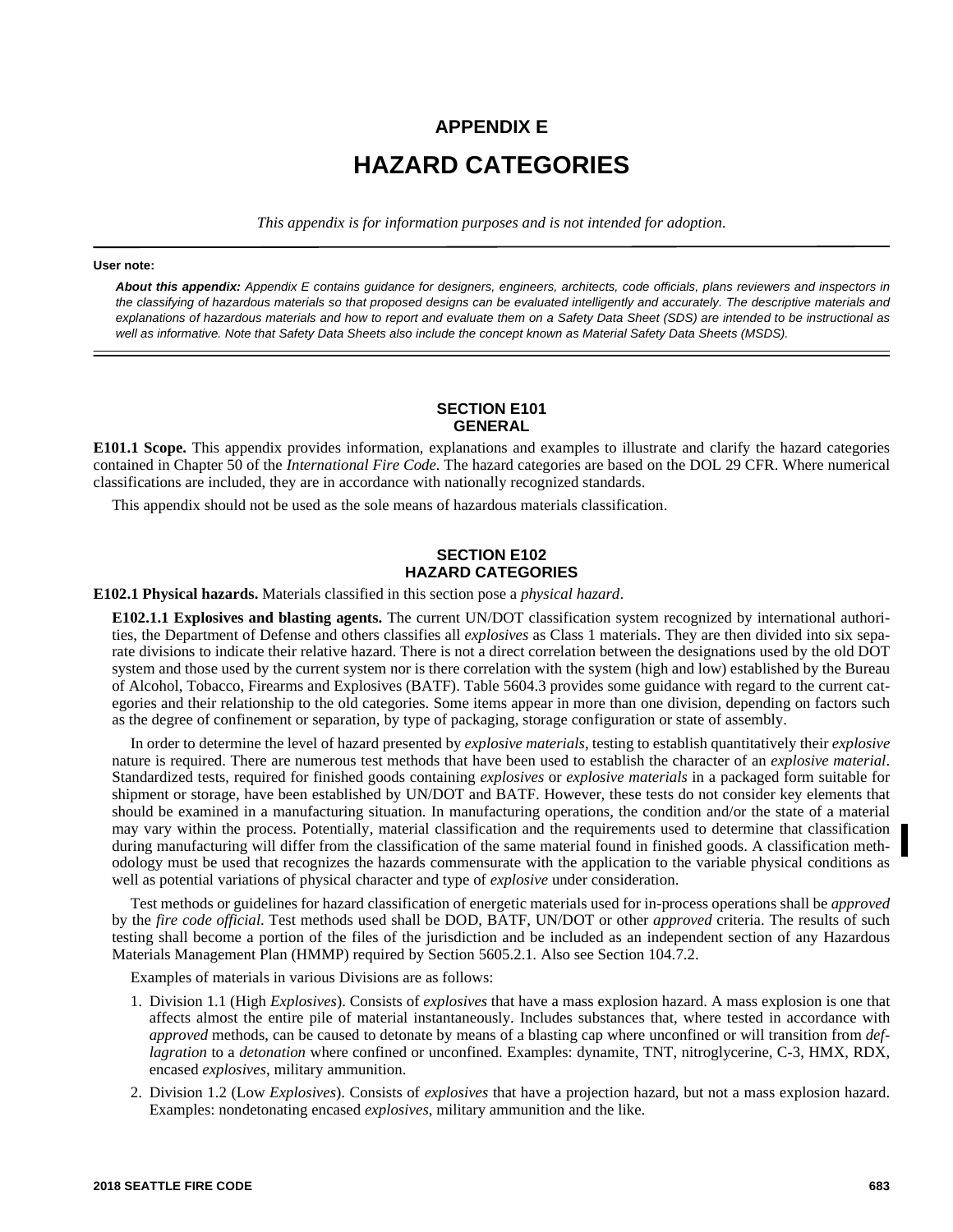- 3. Division 1.3 (Low *Explosives*). Consists of *explosives* that have a fire hazard and either a minor blast hazard or a minor projection hazard or both, but not a mass explosion hazard. The major hazard is radiant heat or violent burning, or both. Can be deflagrated where confined. Examples: smokeless powder, propellant *explosives*, display fireworks.
- 4. Division 1.4. Consists of *explosives* that pose a minor explosion hazard. The *explosive* effects are largely confined to the package and no projection of fragments of appreciable size or range is expected. An internal fire must not cause virtually instantaneous explosion of almost the entire contents of the package. Examples: squibs (nondetonating igniters), *explosive* actuators, *explosive* trains (low-level detonating cord).
- 5. Division 1.5 (Blasting Agents). Consists of very insensitive *explosives*. This division comprises substances that have a mass explosion hazard, but are so insensitive that there is very little probability of initiation or of transition from burning to *detonation* under normal conditions of transport. Materials are not cap sensitive; however, they are mass detonating where provided with sufficient input. Examples: oxidizer and liquid fuel slurry mixtures and gels, ammonium nitrate combined with fuel oil.
- 6. Division 1.6. Consists of extremely insensitive articles that do not have a mass *explosive* hazard. This division comprises articles that contain only extremely insensitive detonating substances and that demonstrate a negligible probability of accidental initiation or propagation. Although this category of materials has been defined, the primary application is currently limited to military uses. Examples: Low vulnerability military weapons.

*Explosives* in each division are assigned a compatibility group letter by the Associate Administrator for Hazardous Materials Safety (DOT) based on criteria specified by DOTn 49 CFR. Compatibility group letters are used to specify the controls for the transportation and storage related to various materials to prevent an increase in hazard that might result if certain types of *explosives* were stored or transported together. Altogether, there are 35 possible classification codes for *explosives*, for example, 1.1A, 1.3C, 1.4S.

## **E102.1.2 Compressed gases.** Examples include:

1. Flammable: acetylene, carbon monoxide, ethane, ethylene, hydrogen, methane. Ammonia will ignite and burn although its flammable range is too narrow for it to fit the definition of "Flammable gas."

For binary mixtures where the hazardous component is diluted with a nonflammable gas, the mixture shall be categorized in accordance with CGA P-23.

- 2. Oxidizing: oxygen, ozone, oxides of nitrogen, chlorine and fluorine. Chlorine and fluorine do not contain oxygen but reaction with flammables is similar to that of oxygen.
- 3. *Corrosive*: ammonia, hydrogen chloride, fluorine.
- 4. Highly toxic: arsine, cyanogen, fluorine, germane, hydrogen cyanide, nitric oxide, phosphine, hydrogen selenide, stibine.
- 5. Toxic: chlorine, hydrogen fluoride, hydrogen sulfide, phosgene, silicon tetrafluoride.
- 6. Inert (chemically unreactive): argon, helium, krypton, neon, nitrogen, xenon.
- 7. Pyrophoric: diborane, dichloroborane, phosphine, silane.
- 8. Unstable (reactive): butadiene (unstabilized), ethylene oxide, vinyl chloride.

## **E102.1.3 Flammable and combustible liquids.** Examples include:

1. Flammable liquids.

Class IA liquids shall include those having *flash points* below 73°F (23°C) and having a *boiling point* at or below 100°F  $(38^{\circ}C).$ 

Class IB liquids shall include those having *flash points* below 73°F (23°C) and having a *boiling point* at or above 100°F  $(38^{\circ}C)$ .

Class IC liquids shall include those having *flash points* at or above 73°F (23°C) and below 100°F (38°C).

2. *Combustible liquids*.

Class II liquids shall include those having *flash points* at or above 100°F (38°C) and below 140°F (60°C).

Class IIIA liquids shall include those having *flash points* at or above 140°F (60°C) and below 200°F (93°C).

Class IIIB liquids shall include those liquids having *flash points* at or above 200°F (93°C).

## **E102.1.4 Flammable solids.** Examples include:

- 1. Organic solids: camphor, cellulose nitrate, naphthalene.
- 2. Inorganic solids: decaborane, lithium amide, phosphorous heptasulfide, phosphorous sesquisulfide, potassium sulfide, anhydrous sodium sulfide, sulfur.
- 3. Combustible metals (except dusts and powders): cesium, magnesium, zirconium.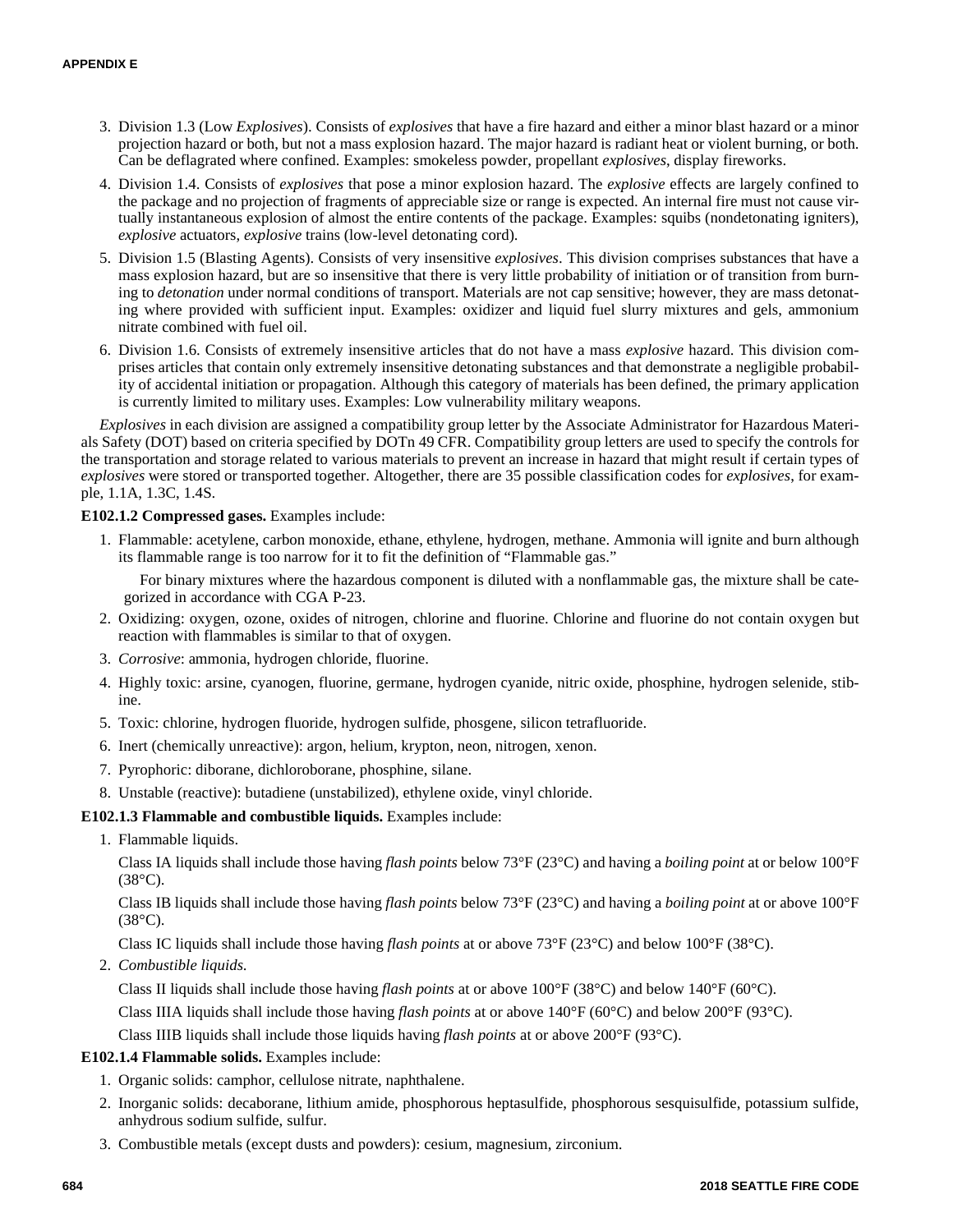**E102.1.5 Combustible dusts and powders.** Finely divided solids that could be dispersed in air as a dust cloud: wood sawdust, plastics, coal, flour, powdered metals (few exceptions).

**E102.1.6 Combustible fibers.** See Section 5202.1.

**E102.1.7 Oxidizers.** Examples include:

- 1. Gases: oxygen, ozone, oxides of nitrogen, fluorine and chlorine (reaction with flammables is similar to that of oxygen).
- 2. Liquids: bromine, hydrogen peroxide, nitric acid, perchloric acid, sulfuric acid.
- 3. Solids: chlorates, chromates, chromic acid, iodine, nitrates, nitrites, perchlorates, peroxides.

#### **E102.1.7.1 Examples of liquid and solid oxidizers according to hazard.**

Class 4: ammonium perchlorate (particle size greater than 15 microns), ammonium permanganate, guanidine nitrate, hydrogen peroxide solutions more than 91 percent by weight, perchloric acid solutions more than 72.5 percent by weight, potassium superoxide, tetranitromethane.

Class 3: ammonium dichromate, calcium hypochlorite (over 50 percent by weight), chloric acid (10 percent maximum concentration), hydrogen peroxide solutions (greater than 52 percent up to 91 percent), mono-(trichloro)-tetra-(monopotassium di-chloro)-penta-s-triazinetrione, nitric acid, (fuming -more than 86 percent concentration), perchloric acid solutions (60 percent to 72 percent by weight), potassium bromate, potassium chlorate, potassium dichloro-s-triazinetrione (potassium dichloro-isocyanurate), potassium perchlorate (99 percent), potassium permanganate (greater than 97.5 percent), sodium bromate, sodium chlorate and sodium chlorite (over 40 percent by weight).

Class 2: barium bromate, barium chlorate, barium hypochlorite, barium perchlorate, barium permanganate, 1-bromo-3 chloro-5, 5-dimethylhydantoin, calcium chlorate, calcium chlorite, calcium hypochlorite (50 percent or less by weight), calcium perchlorate, calcium permanganate, calcium peroxide (75 percent), chromium trioxide (chromic acid), copper chlorate, halane (1, 3-dichloro-5, 5-dimethylhydantoin), hydrogen peroxide (greater than 27.5 percent up to 52 percent), lead perchlorate, lithium chlorate, lithium hypochlorite (more than 39 percent available chlorine), lithium perchlorate, magnesium bromate, magnesium chlorate, magnesium perchlorate, mercurous chlorate, nitric acid (more than 40 percent but less than 86 percent), perchloric acid solutions (more than 50 percent but less than 60 percent), potassium peroxide, potassium superoxide, silver peroxide, sodium chlorite (40 percent or less by weight), sodium dichloros-triazinetrione anhydrous (sodium dichloroisocyanurate anhydrous), sodium perchlorate, sodium perchlorate monohydrate, sodium permanganate, sodium peroxide, sodium persulfate (99 percent), strontium chlorate, strontium perchlorate, thallium chlorate, urea hydrogen peroxide, zinc bromate, zinc chlorate and zinc permanganate.

Class 1: all inorganic nitrates (unless otherwise classified), all inorganic nitrites (unless otherwise classified), ammonium persulfate, barium peroxide, hydrogen peroxide solutions (greater than 8 percent up to 27.5 percent), lead dioxide, lithium hypochlorite (39 percent or less available chlorine), lithium peroxide, magnesium peroxide, manganese dioxide, nitric acid (40 percent concentration or less), perchloric acid solutions (less than 50 percent by weight), potassium dichromate, potassium monopersulfate (45 percent KHSO<sub>5</sub> or 90 percent triple salt), potassium percarbonate, potassium persulfate, sodium carbonate peroxide, sodium dichloro-s-triazinetrione dihydrate, sodium dichromate, sodium perborate (anhydrous), sodium perborate monohydrate, sodium perborate tetra-hydrate, sodium percarbonate, strontium peroxide, trichloro-s-triazinetrione (trichloroisocyanuric acid) and zinc peroxide.

**E102.1.8 Organic peroxides.** Organic peroxides contain the double oxygen or peroxy (-o-o) group. Some are flammable compounds and subject to explosive decomposition. They are available as:

- 1. Liquids.
- 2. Pastes.
- 3. Solids (usually finely divided powders).

#### **E102.1.8.1 Classification of organic peroxides according to hazard.**

Unclassified: Unclassified organic peroxides are capable of *detonation* and are regulated in accordance with Chapter 56.

Class I: acetyl cyclohexane sulfonyl 60-65 percent concentration by weight, fulfonyl peroxide, benzoyl peroxide over 98 percent concentration, t-butyl hydroperoxide 90 percent, t-butyl peroxyacetate 75 percent, t-butyl peroxyisopropylcarbonate 92 percent, diisopropyl peroxydicarbonate 100 percent, di-n-propyl peroxydicarbonate 98 percent, and di-npropyl peroxydicarbonate 85 percent.

Class II: acetyl peroxide 25 percent, t-butyl hydroperoxide 70 percent (with DTBP and t-BuOH diluents), t-butyl peroxybenzoate 98 percent, t-butyl peroxy-2-ethylhexanoate 97 percent, t-butyl peroxyisobutyrate 75 percent, t-butyl peroxyisopropyl-carbonate 75 percent, t-butyl peroxypivalate 75 percent, dybenzoyl peroxydicarbonate 85 percent, di-secbutyl peroxydicarbonate 98 percent, di-sec-butyl peroxydicarbonate 75 percent, 1,1-di-(t-butylperoxy)-3,5,5-trimethyecyclohexane 95 percent, di-(2-ethythexyl) peroxydicarbonate 97 percent, 2,5-dymethyl-2-5 di (benzoylperoxy) hexane 92 percent, and peroxyacetic acid 43 percent.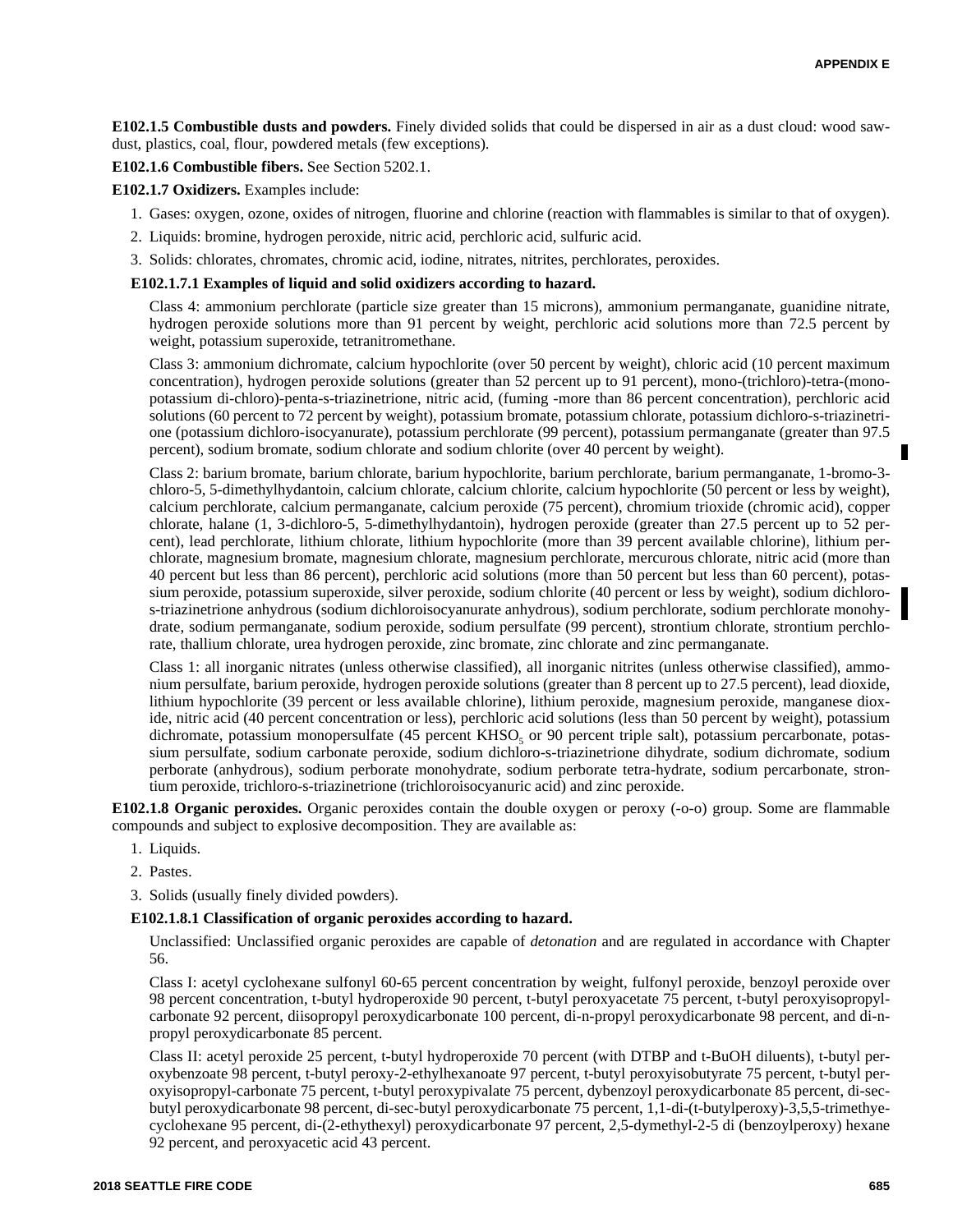Class III: acetyl cyclohexane sulfonal peroxide 29 percent, benzoyl peroxide 78 percent, benzoyl peroxide paste 55 percent, benzoyl peroxide paste 50 percent peroxide/50 percent butylbenzylphthalate diluent, cumene hydroperoxide 86 percent, di-(4-butylcyclohexyl) peroxydicarbonate 98 percent, t-butyl peroxy-2-ethylhexanoate 97 percent, t-butyl peroxyneodecanoate 75 percent, decanoyl peroxide 98.5 percent, di-t-butyl peroxide 99 percent, 1,1-di-(t-butylperoxy)3,5,5-trimethylcyclohexane 75 percent, 2,4-dichlorobenzoyl peroxide 50 percent, di-isopropyl peroxydicarbonate 30 percent, 2,-5-di-methyl-2,5-di-(2-ethylhexanolyperoxy)-hexane 90 percent, 2,5-dimethyl-2,5-di-(t-butylperoxy) hexane 90 percent and methyl ethyl ketone peroxide 9 percent active oxygen diluted in dimethyl phthalate.

Class IV: benzoyl peroxide 70 percent, benzoyl peroxide paste 50 percent peroxide/15 percent water/35 percent butylphthalate diluent, benzoyl peroxide slurry 40 percent, benzoyl peroxide powder 35 percent, t-butyl hydroperoxide 70 percent, (with water diluent), t-butyl peroxy-2-ethylhexanoate 50 percent, decumyl peroxide 98 percent, di-(2-ethylhexal) peroxydicarbonate 40 percent, laurel peroxide 98 percent, p-methane hydroperoxide 52.5 percent, methyl ethyl ketone peroxide 5.5 percent active oxygen and methyl ethyl ketone peroxide 9 percent active oxygen diluted in water and glycols.

Class V: benzoyl peroxide 35 percent, 1,1-di-t-butyl peroxy 3,5,5-trimethylcyclohexane 40 percent, 2,5-di-(t-butyl peroxy) hexane 47 percent and 2,4-pentanedione peroxide 4 percent active oxygen.

### **E102.1.9 Pyrophoric materials.** Examples include:

- 1. Gases: diborane, phosphine, silane.
- 2. Liquids: diethylaluminum chloride, di-ethylberylli-um, diethylphosphine, diethylzinc, dimethylarsine, triethylaluminum etherate, tri-ethylbismuthine, triethylboron, trimethylaluminum, trimethylgallium.
- 3. Solids: cesium, hafnium, lithium, white or yellow phosphorous, plutonium, potassium, rubidium, sodium, thorium.

#### **E102.1.10 Unstable (reactive) materials.** Examples include:

Class 4: acetyl peroxide, dibutyl peroxide, dinitrobenzene, ethyl nitrate, peroxyacetic acid and picric acid (dry) trinitrobenzene.

Class 3: hydrogen peroxide (greater than 52 percent), hydroxylamine, nitromethane, paranitroaniline, perchloric acid and tetrafluoroethylene monomer.

Class 2: acrolein, acrylic acid, hydrazine, methacrylic acid, sodium perchlorate, styrene and vinyl acetate.

Class 1: acetic acid, hydrogen peroxide 35 percent to 52 percent, paraldehyde and tetrahydrofuran.

#### **E102.1.11 Water-reactive materials.** Examples include:

Class 3: aluminum alkyls such as triethylaluminum, isobutylaluminum and trimethylaluminum; bromine pentafluoride, bromine trifluoride, chlorodiethylaluminium and diethylzinc.

Class 2: calcium carbide, calcium metal, cyanogen bromide, lithium hydride, methyldichlorosilane, potassium metal, potassium peroxide, sodium metal, sodium peroxide, sulfuric acid and trichlorosilane.

Class 1: acetic anhydride, sodium hydroxide, sulfur monochloride and titanium tetrachloride.

**E102.1.12 Cryogenic fluids.** The cryogenics listed will exist as *compressed gases* where they are stored at ambient temperatures.

- 1. Flammable: carbon monoxide, deuterium (heavy hydrogen), ethylene, hydrogen, methane.
- 2. Oxidizing: fluorine, nitric oxide, oxygen.
- 3. *Corrosive*: fluorine, nitric oxide.
- 4. Inert (chemically unreactive): argon, helium, krypton, neon, nitrogen, xenon.
- 5. Highly toxic: fluorine, nitric oxide.

### **E102.2 Health hazards.** Materials classified in this section pose a *health hazard*.

#### **E102.2.1 Highly toxic materials.** Examples include:

- 1. Gases: arsine, cyanogen, diborane, fluorine, germane, hydrogen cyanide, nitric oxide, nitrogen dioxide, ozone, phosphine, hydrogen selenide, stibine.
- 2. Liquids: acrolein, acrylic acid, 2-chloroethanol (ethylene chlorohydrin), hydrazine, hydrocyanic acid, 2-methylaziridine (propylenimine), 2-methyl-acetonitrile (acetone cyanohydrin), methyl ester isocyanic acid (methyl isocyanate), nicotine, tetranitromethane and tetraethylstannane (tetraethyltin).
- 3. Solids: (aceto) phenylmercury (phenyl mercuric acetate), 4-aminopyridine, arsenic pentoxide, arsenic trioxide, calcium cyanide, 2-chloroacetophenone, aflatoxin B, decaborane(14), mercury (II) bromide (mercuric bromide), mercury (II) chloride (*corrosive* mercury chloride), pentachlorophenol, methyl parathion, phosphorus (white) and sodium azide.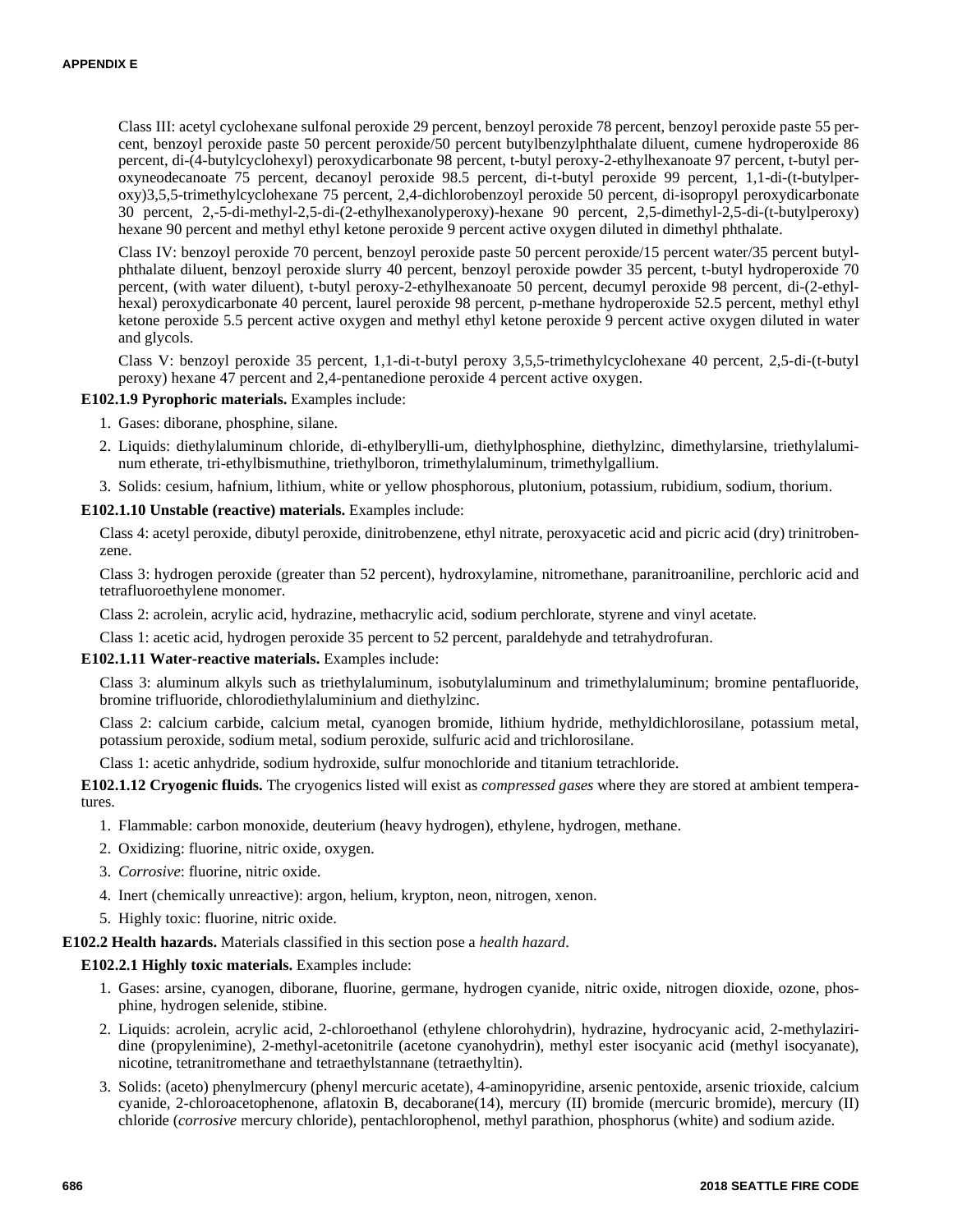#### **E102.2.2 Toxic materials.** Examples include:

- 1. Gases: boron trichloride, boron trifluoride, chlorine, chlorine trifluoride, hydrogen fluoride, hydrogen sulfide, phosgene, silicon tetrafluoride.
- 2. Liquids: acrylonitrile, allyl alcohol, alpha-chlorotoluene, aniline, 1-chloro-2,3-epoxypropane, chloroformic acid (allyl ester), 3-chloropropene (allyl chloride), o-cresol, crotonaldehyde, dibromomethane, diisopropylamine, diethyl ester sulfuric acid, dimethyl ester sulfuric acid, 2-furaldehyde (furfural), furfural alcohol, phosphorus chloride, phosphoryl chloride (phosphorus oxychloride) and thionyl chloride.
- 3. Solids: acrylamide, barium chloride, barium (II) nitrate, benzidine, p-benzoquinone, beryllium chloride, cadmium chloride, cadmium oxide, chloroacetic acid, chlorophenylmercury (phenyl mercuric chloride), chromium (VI) oxide (chromic acid, solid), 2,4-dinitrotoluene, hydroquinone, mercury chloride (calomel), mercury (II) sulfate (mercuric sulfate), osmium tetroxide, oxalic acid, phenol, P-phenylenediamine, phenylhydrazine, 4-phenylmorpholine, phosphorus sulfide, potassium fluoride, potassium hydroxide, selenium (IV) disulfide and sodium fluoride.

**E102.2.3 Corrosives.** Examples include:

- 1. Acids: Examples: chromic, formic, hydrochloric (muriatic) greater than 15 percent, hydrofluoric, nitric (greater than 6 percent, perchloric, sulfuric (4 percent or more).
- 2. Bases (alkalis): hydroxides-ammonium (greater than 10 percent), calcium, potassium (greater than 1 percent), sodium (greater than 1 percent); certain carbonates-potassium.
- 3. Other *corrosives*: bromine, chlorine, fluorine, iodine, ammonia.

**Note:** *Corrosives* that are oxidizers (for example, nitric acid, chlorine, fluorine), *compressed gases* (for example, ammonia, chlorine, fluorine), or water-reactive (for example, concentrated sulfuric acid, sodium hydroxide) are *physical hazards* in addition to being *health hazards*.

## **SECTION E103 EVALUATION OF HAZARDS**

**E103.1 Degree of hazard.** The degree of hazard present depends on many variables that should be considered individually and in combination. Some of these variables are as shown in Sections E103.1.1 through E103.1.5.

**E103.1.1 Chemical properties of the material.** Chemical properties of the material determine self reactions and reactions that could occur with other materials. Generally, materials within subdivisions of hazard categories will exhibit similar chemical properties. However, materials with similar chemical properties could pose very different hazards. Each individual material should be researched to determine its hazardous properties and then considered in relation to other materials that it might contact and the surrounding environment.

**E103.1.2 Physical properties of the material.** Physical properties, such as whether a material is a solid, liquid or gas at ordinary temperatures and pressures, considered along with chemical properties will determine requirements for containment of the material. Specific gravity (weight of a liquid compared to water) and vapor density (weight of a gas compared to air) are both physical properties that are important in evaluating the hazards of a material.

**E103.1.3 Amount and concentration of the material.** The amount of material present and its concentration must be considered along with physical and chemical properties to determine the magnitude of the hazard. Hydrogen peroxide, for example, is used as an antiseptic and a hair bleach in low concentrations (approximately 8 percent in water solution). Over 8 percent, hydrogen peroxide is classed as an oxidizer and is toxic. Above 90 percent, it is a Class 4 oxidizer "that can undergo an explosive reaction when catalyzed or exposed to heat, shock or friction," a definition that, incidentally, places hydrogen peroxide over 90-percent concentration in the unstable (reactive) category. Small amounts at high concentrations could present a greater hazard than large amounts at low concentrations.

**E103.1.3.1 Mixtures.** Gases—toxic and highly toxic gases include those gases that have an  $LC_{s0}$  of 2,000 parts per million (ppm) or less when rats are exposed for a period of 1 hour or less. To maintain consistency with the definitions for these materials, exposure data for periods other than 1 hour must be normalized to 1 hour. To classify mixtures of *compressed gases* that contain one or more toxic or highly toxic components, the  $LC_{50}$  of the mixture must be determined. Mixtures that contain only two components are binary mixtures. Those that contain more than two components are multicomponent mixtures. Where two or more hazardous substances (components) having an  $LC_{50}$  below 2,000 ppm are present in a mixture, their combined effect, rather than that of the individual substance components, must be considered. The effects of the hazards present must be considered as additive, except where there is a good reason to believe that the principal effects of the different harmful substances (components) are not additive.

For binary mixtures where the hazardous component is diluted with a nontoxic gas such as an inert gas, the  $LC_{50}$  of the mixture is estimated by use of the methodology contained in CGA P-20. The hazard zones specified in CGA P-20 are applicable for DOTn purposes and shall not be used for hazard classification.